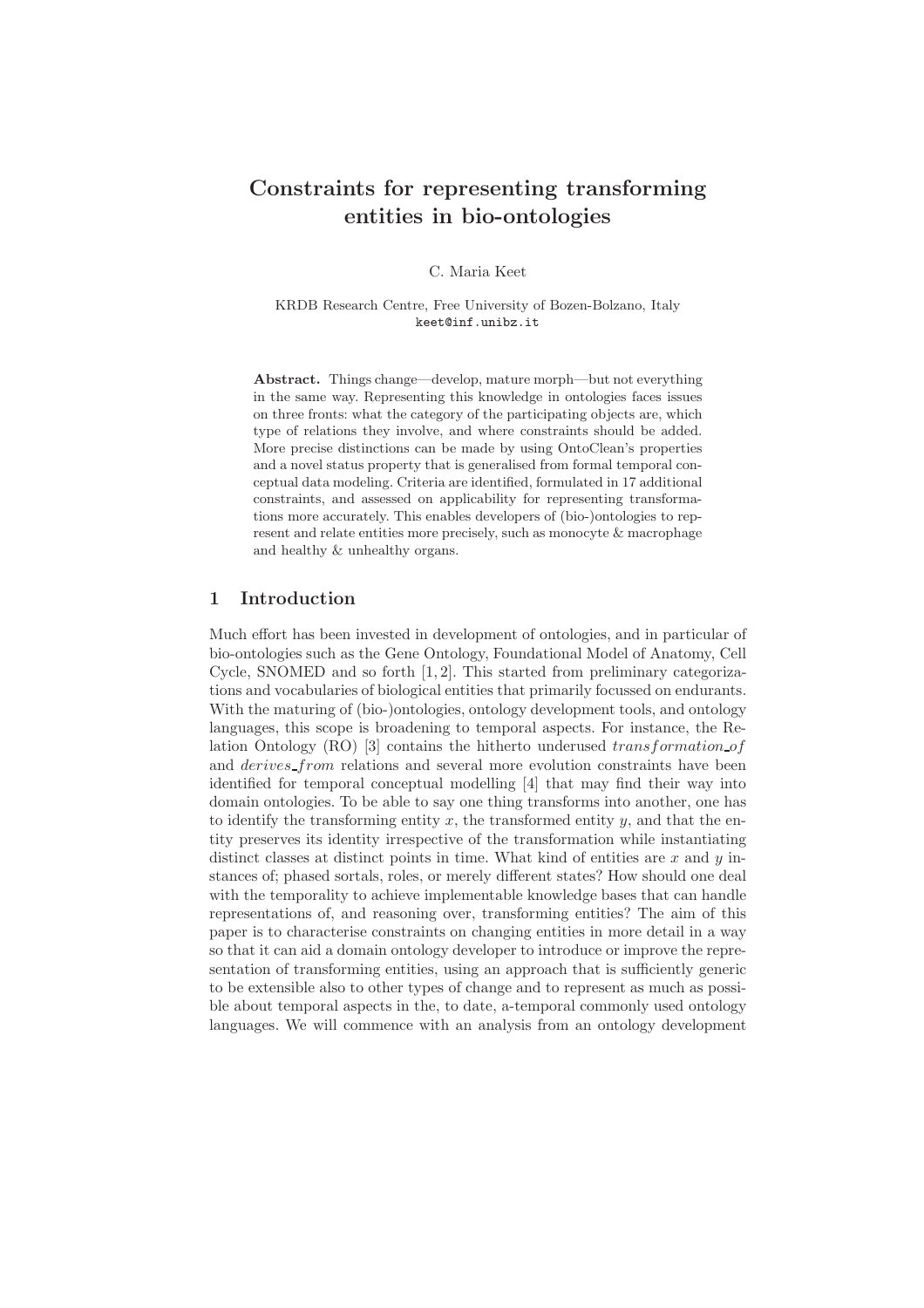perspective to formulate a set of basic constraints (section 2). In section 3, we extract implicit ontological commitments from advances in temporal knowledge representation, which enables us to define additional constraints on the entities and the process of transformation. The resulting 17 constraints are assessed on their usefulness by reconsidering some recent problems in biomedical ontology development in section 4. We discuss and conclude in section 5.

# 2 Analysis from an ontology development perspective

#### 2.1 Preliminaries

Transformations in the Relation Ontology (RO). Let us recollect the definition of the transformation of relation in the RO [3]: "C transformation of  $C_1 = [definition] C$  *and*  $C_1$  *for all c, t, if*  $Cct$ *, then there is some*  $t_1$  *such that*  $C_1ct_1$ *, and*  $t_1$  *earlier*  $t$ *, and there is no*  $t_2$  *such that*  $Cct_2$  *and*  $C_1ct_2$ ." In an ontology engineering setting, this definition reveals two issues. First, it is ignorant of the distinction between the cases of unidirectional transformations versus where some instance of  $C_1$  may, after transforming into C, transform back into  $C_1$ ; e.g., the transformations of erythrocytes (red blood cells) into echinocytes and back again, and of a healthy organ into a non-healthy organ and back again. Second, and more important for developing logic-based ontologies (i.e., as artifact), the RO definition does not say how the entities undergoing transformation are able to change and yet keep their identity, other than through the use of the same variable 'c'. This under-specification can lead to unintended models of the theory; e.g., a given particular remains unchanged, but either  $C$  or  $C_1$  changes due to increased understanding or correcting a representation error in the domain ontology. Clearly, this does not meet the *intention* of the authors of the above definition. To exclude such unintended models, we have to make explicit in the definition that the individual changes somehow. Let  $a$  instantiate universals  $C_s$ and  $C_t$ —with s for source and t for target the source is transformed into—at the two different times, then we have to assert that 'enough' properties are shared by  $a \in C_s$  and  $a \in C_t$  so that they can be identified as the same individual—in shorthand notation:  $a_s =i a_t$ —while other properties  $\pi_1 \dots \pi_n$  of a are lost or gained so that after the transformation, a instantiates a different universal. A basis for a generic definition might then be:

**Definition 1** ( $C_t$  **transformation of**  $C_s$ ). Let  $C_t$  be the target and  $C_s$  the *source universal, x, y range over instances and*  $t_0, \ldots, t_n$  *range over points in time, then*  $C_t(x)$  *transformation\_of*  $C_s(y)$  *iff for all* x*, there exist* y,  $t_0, \ldots, t_n$ *, if*  $C_t(x, t_0)$ *, then there is some*  $t_1$  *such that*  $C_s(y, t_1)$ *,*  $t_1 < t_0$ *,*  $C_s$  *and*  $C_t$  *have the same identity criterion*  $(C_s =_i C_t)$ , x and y differ in at least one other property  $\pi_i$ *, and there does not exist a*  $t_2$  *such that*  $C_t(x, t_2)$  *and*  $C_s(y, t_2)$ *.* 

In the next sections, we elaborate on this definition and elicit additional constraints to model and achieve the intended behaviour of transformation of in ontologies and knowledge bases for as much as possible in the a-temporal setting of common ontology languages and tools for the Semantic Web.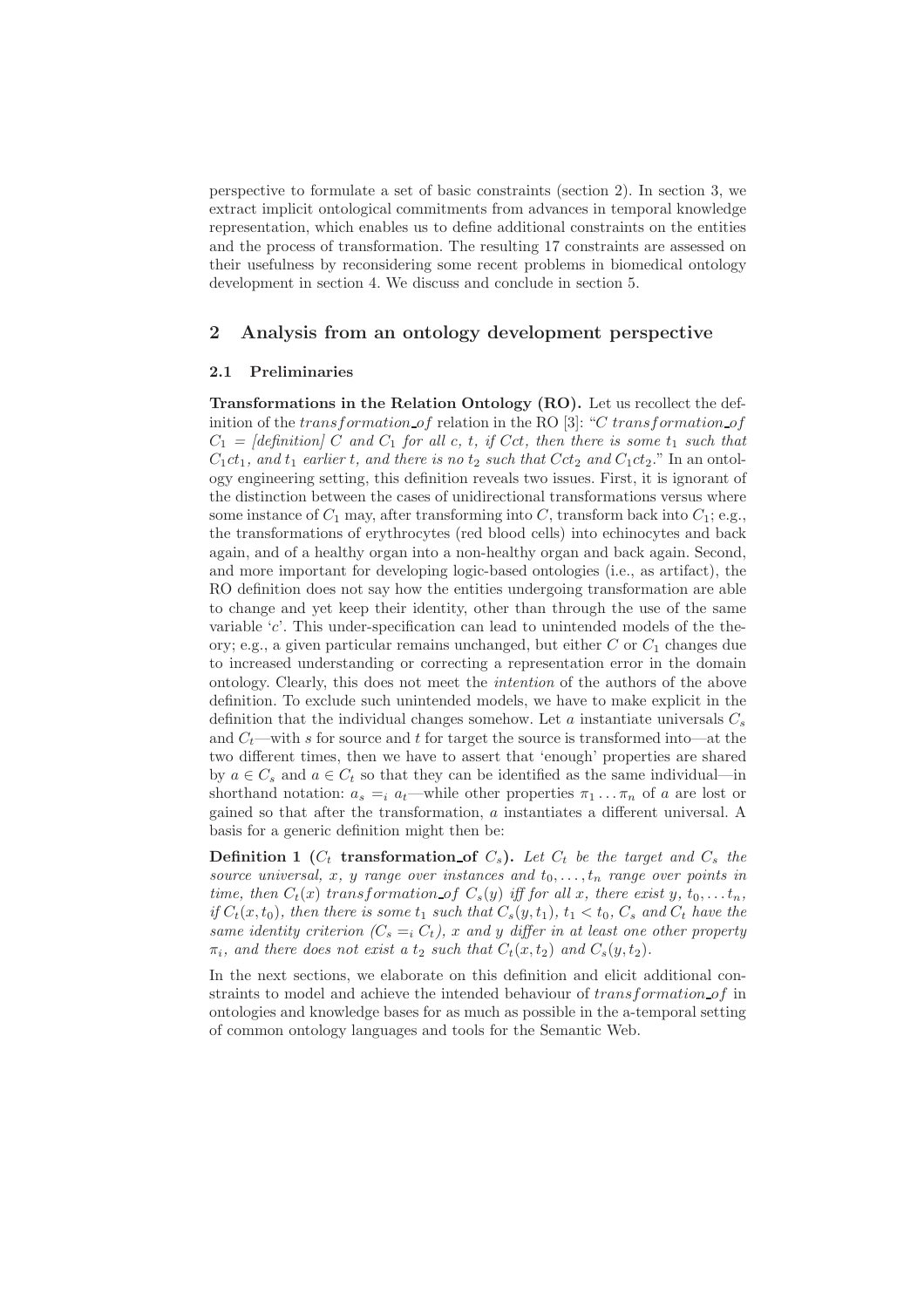Basic notions from OntoClean. The main proposal in ontology to represent the entities involved in transformations is that of *phased sortals*. Postulating that  $C_t$  and  $C_s$  are phased sortals (or another category), brings forward constraints on the participating entities of the transformation relation that, in turn, may affect constraints on the relation itself, and certainly influences ontology development. To arrive at the point where we can specify unambiguously its how and where, we first summarise a section of  $[5, 6]$  that form the basis of the OntoClean methodology<sup>1</sup> [9]. The relevant aspects for the current scope are the notion of identity, the meta-property rigidity, and identity criteria. Identity of an instance, and by extension also the universal it instantiates, focuses on the problems of distinguishing an instance of one class from other instances of that class by means of a characteristic property, which is unique for that whole instance, and is a relation that each thing has to itself and to nothing else; consequently, the property is essential. The property *rigidity* is based on this notion of essential property; two of the four modes in [5] are relevant for the current scope:

**Definition 2** ( $+R$ ). A rigid property  $\phi$  is a property that is essential to all its *instances, i.e.,*  $\forall x \phi(x) \rightarrow \Box \phi(x)$ 

Definition 3 (∼R). *An* anti-rigid *property* φ *is a property that is not essential to* all *its instances, i.e.,*  $\forall x \phi(x) \rightarrow \neg \Box \phi(x)$ 

For instance, the properties being a *Patient* and being a *Caterpillar* are ∼R and being a *Person* and being a *Herbivore* are +R that may subsume *Patient* and *Caterpillar*, respectively. Objects can keep their identity through the changes it may undergo during its lifetime, thereby exhibiting different properties at different times; thus, we consider *diachronic* identity (cf. synchronic identity) which is about establishing that two entities are the same at two different points in time. Setting aside *how* we can identify instances—it is philosophically difficult [10], but one can always follow common practice and use either identifiers or a collection of OWL object and data properties—the instances and its corresponding universal have identity criteria (IC), which are both necessary and sufficient for identity [5, 6]; properties carrying an IC are called *sortals* and only  $+R$  properties are sortal properties. In addition, a rigid property  $\phi$  either carries the necessary IC  $\Gamma$  or it carries the sufficient IC  $\Gamma$  (see also [5] definitions 5 and 6). Now we can introduce two other definitions from [5], which are important for phased sortals.

Definition 4 (+I). *A property that is not rigid* carries *an IC* Γ *iff it is subsumed by a rigid property carrying* Γ*.*

**Definition 5** (+**O**). *A property*  $\phi$  supplies *an IC*  $\Gamma$  *iff i) it is rigid; ii) it carries*  $Γ$ ; and *iii*)  $Γ$  *is not carried by all the properties subsuming*  $φ$ *.* 

<sup>&</sup>lt;sup>1</sup> There are some refinements but they do not affect the principal method of categorisation (in Fig.1, below). Moreover, the extension toward OntoClean 2.0 [7] with temporal aspects fit well with the temporal language we build upon in section 3 (as has been demonstrated by [8] for rigidity and part-whole relations).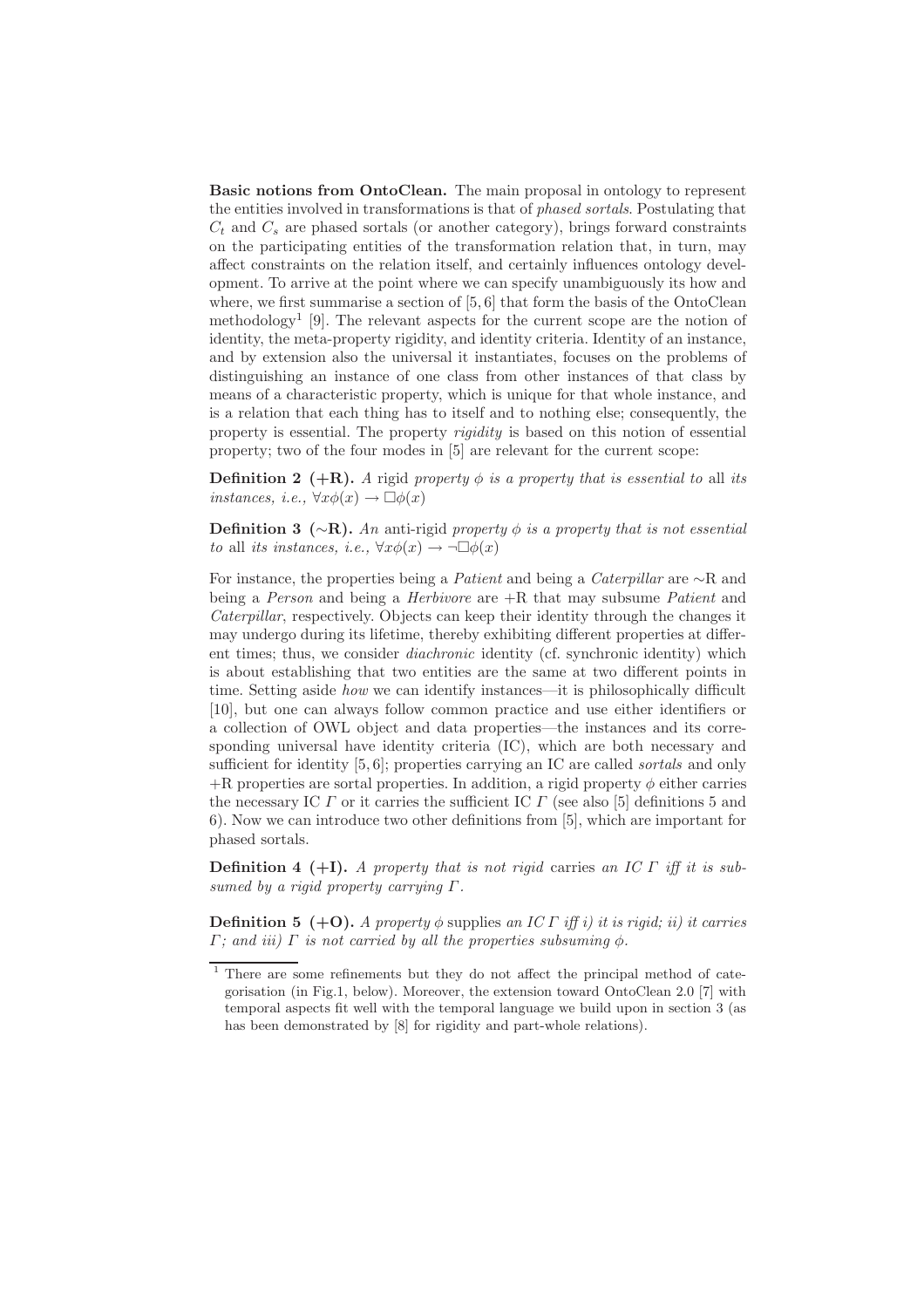Thus, an  $+O$  property brings in its own identity criterion as opposed to just carrying it; conversely, properties that do not carry identity or do not supply identity are marked with -I and -O, respectively. Fig.1 summarises a classification of property kinds based on the R, O, and I meta-properties.

| +O | $+1$   | +R | +D<br>-N | Type          |        |
|----|--------|----|----------|---------------|--------|
| -O | $^{+}$ | +R | +D<br>-D | Quasi-Type    | Sortal |
| -O | +I     | ~R | +D       | Material role |        |
| -0 | +I     | ~к | -D       | Phased sortal |        |
| -O | $+ $   | ۰R | +D<br>ר. | Mixin         |        |

Fig. 1. Ontological properties [5] (non-sortals omitted). +R: rigid; ∼R anti-rigid and  $\neg R$  semi-rigid,  $+O$  own identity supplied,  $+I$  identity carried, and  $+D$  dependent.

#### 2.2 Characterising the transforming entities

Given the classification (Fig.1), this translates into the following set of basic constraints CT1-CT5 for phased sortals. CT2 ensures that the entity that changes local IC when going from one 'phase' to another, still can be identified as the same entity (thanks to property inheritance from  $C_p$ ). CT3 can be derived from CT1, CT2, and Definition 4.

- (CT1) A phased sortal does *not* supply an IC, i.e., -O
- (CT2) A phased sortal *must* be subsumed by  $C_p$  that has  $+O$
- (CT3) A phased sortal carries an IC, i.e., +I
- (CT4) A phased sortal is a sortal
- (CT5) A phased sortal is anti-rigid, i.e., ∼R

It is now straightforward to demonstrate that *if*  $C_t$  *and*  $C_s$  *of the transforma*tion of *relation are both categorised as phased sortals, then*:

(CT6)  $C_t$  and  $C_s$  both must be subsumed by  $C_p$ 

As we shall see later with the examples, CT6 is particularly important. It immediately follows from Definition 5, the classification (Fig.1), and CT6 that  $C_p$  must be a type (CT7). Further, phased sortals *together* with the transformation of relation cover the implicit requirement that phased sortals never can occur 'alone', because in order to phase, one needs *at least 2* phased sortals (CT8).

(CT7)  $C_p$  must be a type  $(+O+I+R)$ 

(CT8) Each type that subsumes phased sortals, which are related through the transformation of relation, must subsume *at least two* phased sortals

It is possible that  $C_t$  and  $C_s$  represent universals for different 'states' of a common subsumer  $C_p$ , provided the states are distinct enough. However, how does state differ from phase? Intuitively, phases succeed one another and have no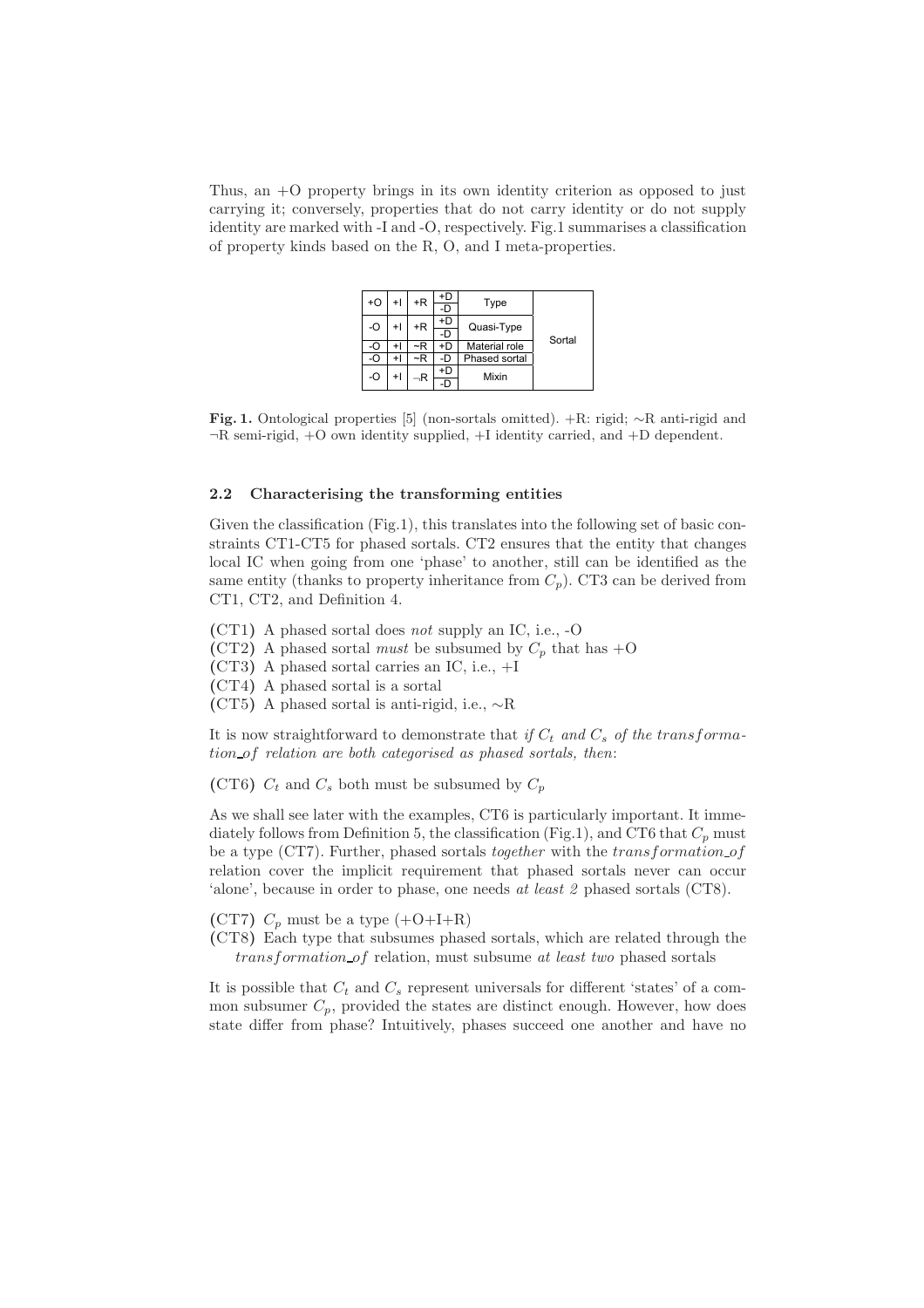circularity, whereas states (e.g.,  $sensu$  DOLCE [11]) permit going back- and forward between alternating states. Let us take the latter assumption, then *if*  $C_t$  $transformation\_of$   $C_s$  and  $C_t$  and  $C_s$  are categorised as states, then the following *constraints must hold*:

(CT9)  $C_t$  and  $C_s$  must carry identity  $(+I)$ 

(CT10) If  $C_t$  is a transformation of  $C_s$ , then it is possible, but not necessary, that at a later point in time  $C_t$  transforms back into  $C_s$ 

(CT11)  $C_t$  and  $C_s$  have meta-properties that are either ∼R or +R

This reduces  $C_t$  and  $C_s$  to being either types, quasi-types, material roles, or phased sortals. They cannot be roles, because an instance can have more than one role at the same time (e.g., Patient and Employee), thereby violating Definition 1.  $C_s$  and  $C_t$  cannot be types either, because then one cannot ensure a common IC for diachronic identity. They can be both quasi-types  $(-O+I+R)$ , which is a kind that enables one to group entities based on properties that *do not affect identity of*  $C_s$  *and*  $C_t$  (because of -O), such as being a Herbivore. We add CT12 in order to prevent  $C_t$  and  $C_s$  to be also types or roles and we make explicit an assumption that transformation of phased sortals is unidirectional (CT13).

(CT12) If  $C_t$  and  $C_s$  are categorised as states, they are neither both types nor both roles

(CT13) If  $C_t$  is a transformation of  $C_s$ ,  $C_t$  and  $C_s$  are phased sortals, then it is *not* possible that at a later point in time  $C_t$  is a transformation of  $C_s$ , i.e.,  $C_t$  does not transform back

Thus, based on foundational notions of Ontology, CT1-CT13 offers a more precise catergorisation for the relata of the transformation of, as well as their position in a taxonomy.

## 3 Constraints from temporal conceptual modelling

The challenge of how to represent changing entities has been investigated also from formal and engineering perspectives, most notably with formal temporal conceptual data modelling. Artale et al [4] have formalised the well-known core elements of temporal databases in  $DLR_{US}$ , a temporal description logic that is an expressive fragment of the first order temporal logic  $L^{\{Since, Until\}}$ , and a corresponding  $\mathcal{ER}_{VT}$  temporal conceptual data modelling language that extends EER. However, because it is intended for conceptual data modelling, they do not take into account the kind of classes like phased sortal—hence, nor the possible consequences on the logical implications either—but they include *evolution constraints* other than transformation, such as dynamic extension and generation. Therefore, we only consider their notion of status classes here. *Status* is associated to a class to log the evolving status of membership of each object in the class and the relation between the statuses. The four possible statuses are scheduled, active (for backwards compatibility with an a-temporal class), suspended, and disabled (based on [12]), with various formalised constraints; e.g.,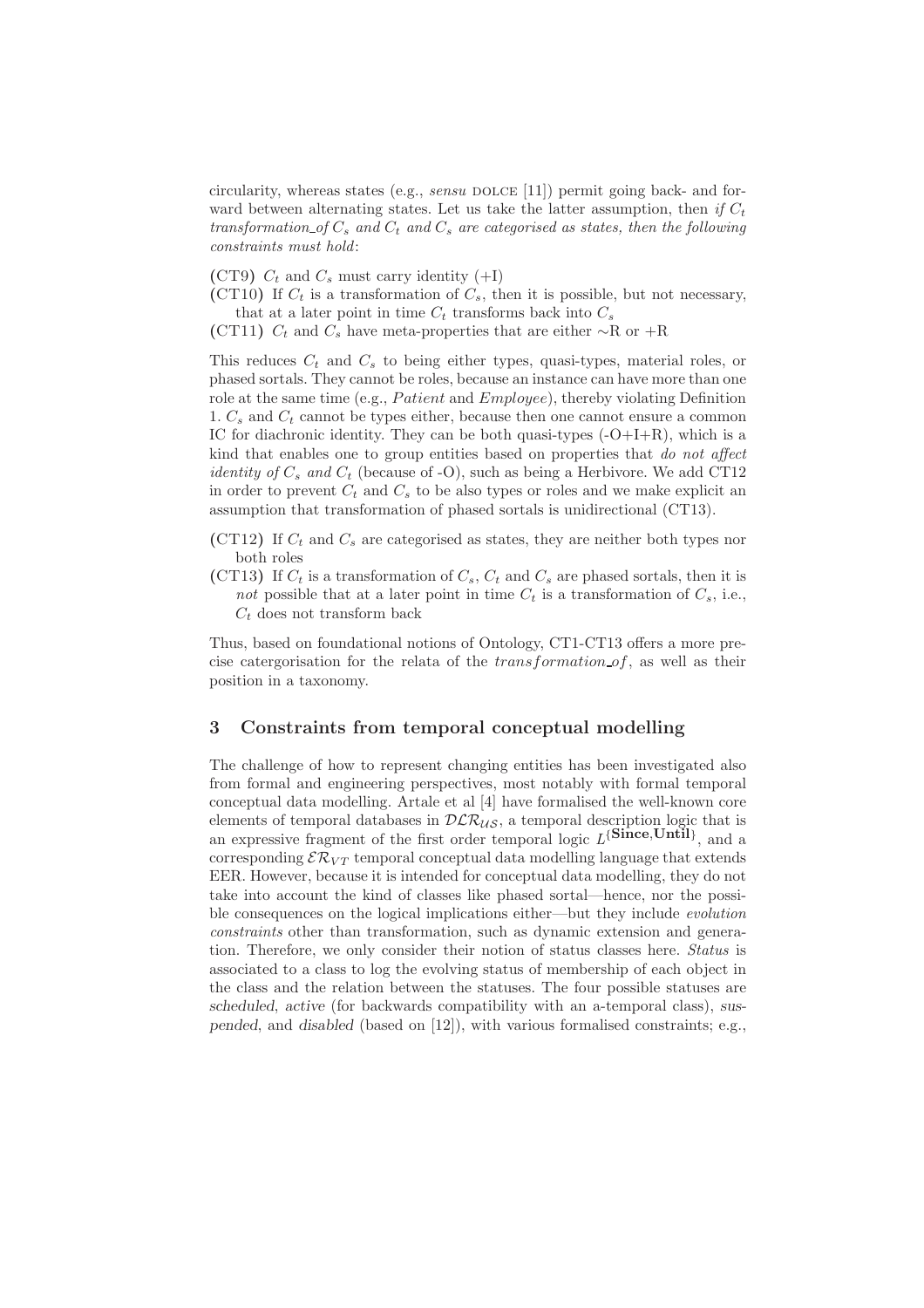that an object that is member of the disabled class can never become member of its active class again, existence—where exists subsumes scheduled, active, and suspended—persist until disabled, and exists is disjoint from disabled [4]. In this setting, one can assert, e.g., that *Caterpillar* is temporally related to *Butterfly*: when at  $t_0$  object  $o \in \text{Caterpillar}$  (and  $o \in \text{Schedaled-Butterfly}$ ) starts transforming into an instance of *Butterfly*, then we have at the next time ( $oplus$  in  $DLR_{US}$ ) transformation at  $t_1$  (with  $t_0 < t_1$ ) that  $o \in D$ isabled-*Caterpillar* and  $o \in Butterfly$ . Thus, status allows us to add additional constraints to  $C_t$  and  $C_s$ .

Status property S and additional constraints. Given the formal semantics of status classes [4], we introduce the property S and emphasize the core notions of the four status classes and what holds for their respective instances:

**Definition 6 (+S).** *A property*  $\phi$  *has status* active *at time t iff*  $\phi(x)$  *holds at time* t*.*

**Definition 7 (-S).** *If a property*  $\phi$  *has status* scheduled *at time t then*  $\phi(x)$ *holds at some time*  $t_0$ *, for*  $t_0 > t$ *.* 

Definition 8 (∼S). *If a property*  $\phi$  *has status* suspended *at time t then*  $\phi(x)$ *holds at some time*  $t_0$ *, with*  $t_0 < t$ *.* 

**Definition 9** ( $\neg$ **S**). *A property*  $\phi$  *has status* disabled *at time t iff*  $\phi$  *holds at* some time  $t_0$ , with  $t_0 < t$ , and for all t', such that  $t' \geq t$ ,  $\phi(x)$  does not hold.

This enables us to specify the following constraints for the transformation of relation and its relata, when the instance *cannot* transform back:

(CT14)  $C_s$  has  $+S$  at the time of transformation and  $\neg S$  after transformation (CT15)  $C_t$  has -S at the time of transformation and  $+$ S after transformation

If the entity *can* transform back, then CT14 and CT15 have to be replaced with:

(CT14′)  $C_s$  has +S at the time of transformation and either ¬S or ∼S after transformation

(CT15′)  $C_t$  has either -S or ∼S at the time of transformation and +S after transformation

Thus, theoretical contributions in formal conceptual modelling for temporal databases have the ontological commitment for CT14′ and CT15′ , whereas transformation of was ignorant about this aspect. One could argue S is ontologically awkward for it hints toward intentionality, but representing transformations does consider that anyway, and therefore it is preferable to make this explicit. In addition, bio-ontologies are, or should be, represented in some formal ontology language; using S then provides a useful mechanism to represent precisely and explicitly such implicit assumptions about the subject domain, thereby pushing for closer analysis by ontology developers as well as ontological investigation into intentional aspects in a temporal setting. In addition, it offers a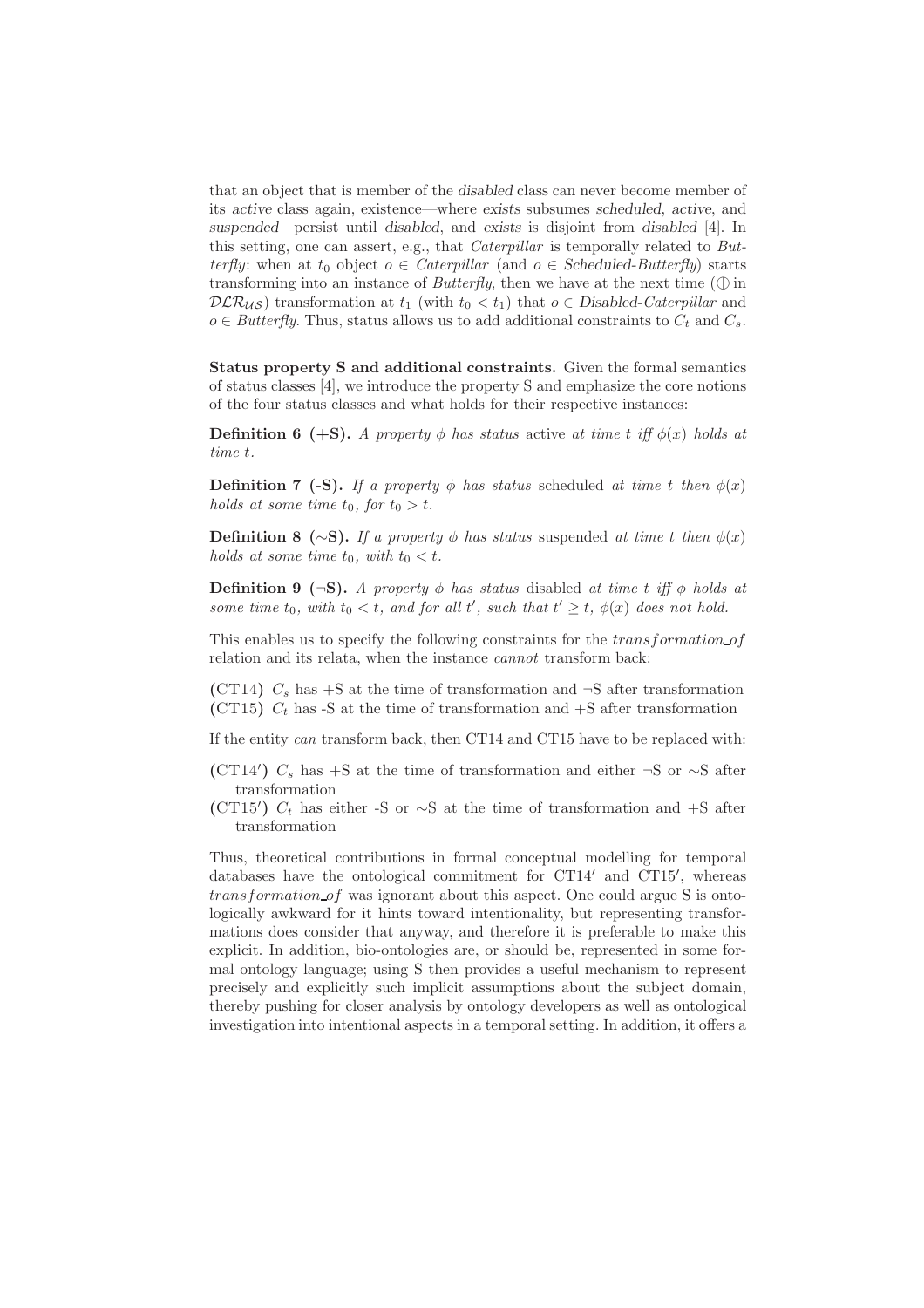way to deal with some underlying ideas about temporal aspects yet representing it in a commonly used a-temporal ontology language such as OWL.

CT14 and CT15 versus CT14′ and CT15′ leads to two distinct sets of constraints on the position of classes in a taxonomy. Let  $\forall x(\phi(x) \rightarrow \psi(x))$ , henceforth abbreviated as  $\phi \to \psi$ , a class' property S indicated with superscript  $\phi^+$ ,  $\phi^{\sim}$  and so forth, and 'in the past' denoted with a " $\diamond$ ", then we can adjust Artale et al's constrains for CT14′ & CT15′ as shown in (1-5). When transformation back is not permitted, then (1), (4), (5), and (6) hold; that is, *suspended* is not permitted, such that (2) is not applicable and  $\psi^{\sim}$  is removed from (3) and therefore replaced by $(6)$ .

$$
\phi^+ \to \psi^+ \quad (1) \qquad \phi^- \to \neg \psi^- \quad (4)
$$
  

$$
\phi^\sim \to \psi^\sim \lor \psi^+ \quad (2) \qquad \psi^- \land \phi \phi^+ \to \phi^- \quad (5)
$$
  

$$
\phi^- \to \psi^- \lor \psi^\sim \lor \psi^+ \quad (3) \qquad \phi^- \to \psi^- \lor \psi^+ \quad (6)
$$

Combining this with the meta-properties of phased sortals, then the subsumption constraints (1) & (4), CT6, CT14 & CT15 imply  $C_p^+$ , because always one of the phased sortals subsumed by  $C_p$  is active. Regarding permitting suspension,  $\sim$ S, then  $C_p^+$  is also implied, because of (1), (2), (4), CT14' & CT15'.

### 4 Typical biomedical examples re-examined

In this section we assess if and how the proposed constraints suffice for modelling transformations in biology and biomedicine, using monocytes/macrophages and pathological transformations as examples.

Monocyte/macrophage: alternating states or phased sortals? Multiple cell types in the human body, most notably those involved in hematopoiesis, can be pluri-potent stem cells, progenitor cells that differentiate, mature, and change in other ways, i.e., they seem to transform and are candidates for being categorised as phased sortals. However, looking at the details of the cells and processes, they are neither necessarily transformations nor necessarily phased sortals. For instance, progenitor cells undergo *cell division and differentiation* up to their final types, which is a non-deterministic process up to the point that the cells cease to be progenitor cells. But what about those final types? Here, we analyse the deterministic transformation from monocyte to macrophage, which, curiously, is also called in one compound term "monocyte/macrophage" or "monocyte-macrophage" in recent scientific literature (e.g. [13]) as if we have a cellular version of the Morning/Evening Star. Summarizing the scientific knowledge, Monocyte is part of Blood [2], the cells dock into tissues to transform into macrophages, and are considered part of the ImmuneSystem [14]. In the FMA taxonomy, Monocyte is subsumed by NongranularLeukocyte that is subsumed by Leukocyte, whereas Macrophage is directly subsumed by Leukocyte [2]. Monocytes are considered to be the end stage of the differentiation, and they can change into different types of macrophages, such as microglia (macrophages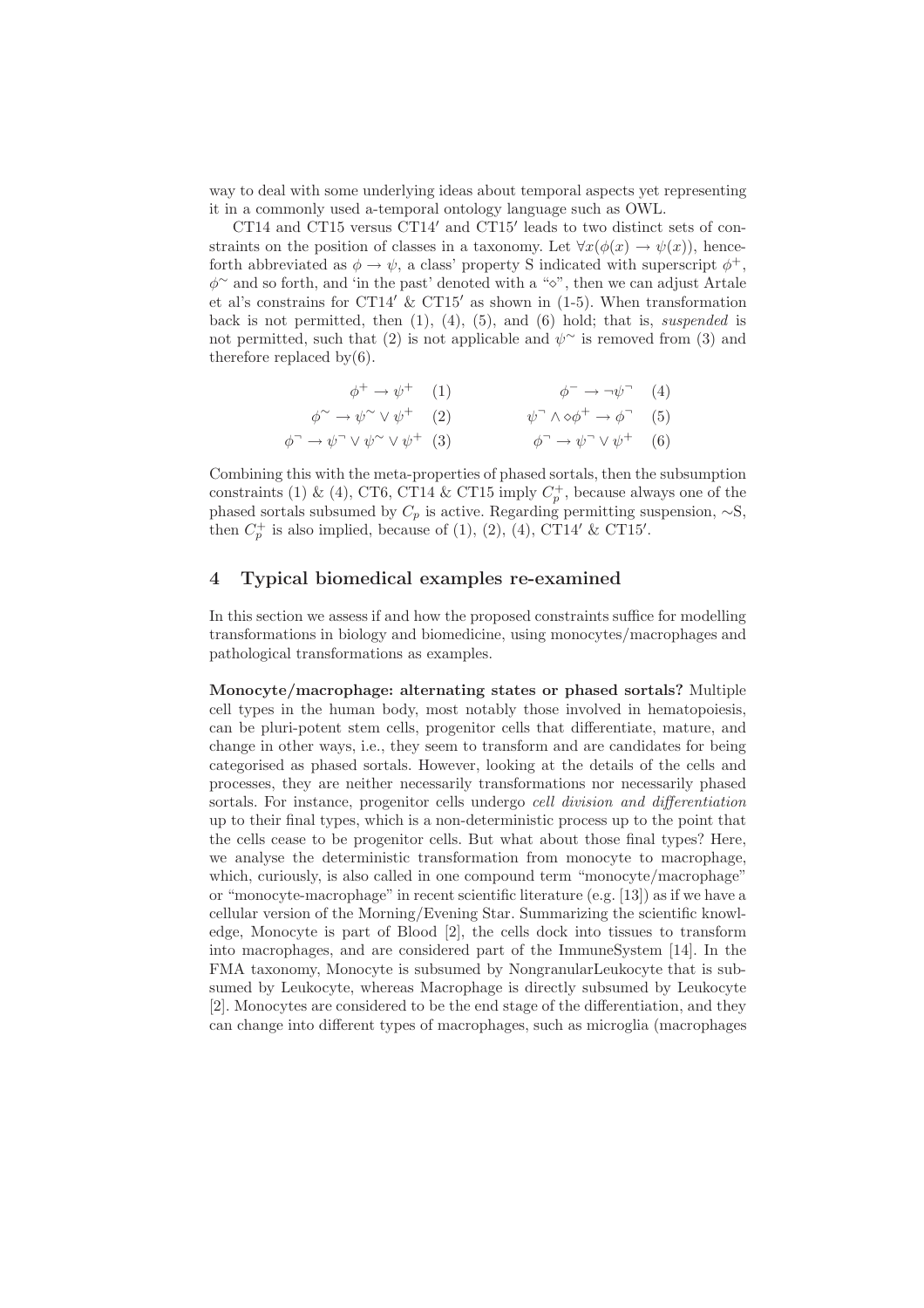located in the brain), so that CT14  $\&$  CT15 hold. A particular monocyte transforms into a macrophage only when it leaves the blood stream into tissue, changing from "APC, circulating" to "APC, tissue resident", respectively [15] (APC = Antigen Presenting Cell). A phenotypic difference is that macrophages also stimulates T helper cells [15] whereas both perform phagocytose of foreign organisms. The processes of change involves, among others, physiological response (chemical & DNA) on mechanical pressure [13] and response on the molecule platelet-derived  $\alpha$ -chemokine PF4 [16]. Three possible modelling options have been proposed to represent the transformation of monocyte to macrophage, which we reconsider here. *Option 1:* Monocyte and macrophage are phased sortals. The problem with this approach is that there is no known suitable  $C_p$  that subsumes both of them only and directly (Leukocyte subsumes a range of other cells), i.e., violating CT6, CT7, CT8. There are multiple similar cases with hemal cells, which, if decided upon nevertheless, require additions of many more *concepts* that do not have a (known) corresponding universal in reality. *Option 2:* Monocyte and macrophage are different states that instances of  $C_p$  can have, because of the alternative functional states in the adult stage where each one is best adapted to its own environment: one residing in a fluid with the optimal shape of a sphere, the other in tissue with docking extensions on the cell surface, whilst remaining the same individual cell (cf. multi-cellular life cycles) instantiating one universal throughout the changes. Classifying the two states as distinct classes based on these differences is pursued by the Physiome project [15]. Both are APCs and phagocytes, which are candidates for the  $=_i$  in Definition 1. Ascertaining  $\pi_1 \dots \pi_n$ , they could be location and shape (attributions -I∼R) or the property of stimulation of T helper cells for macrophages, or their differences in activated genes. This approach satisfies CT1, CT3, CT5, CT9, CT10, CT11, CT12, CT14 & CT15. *Option 3:* Take Monocyte and Macrophage as universals, place them somewhere in the taxonomy of cell types and create a new relationship type  $R$  to relate them. This does not guarantee diachronic identity of the instances and is therefore inappropriate. Clearly, with the current available information about the mechanisms of transformation from monocyte to macrophage, option 2 offers the more accurate representation.

Pathological transformations. Smith et al [3] include pathological transformations, which complicates both the permissible relata and the transformation of relation itself for two reasons. First, it is ambiguous if the pathological entity may transform back to its healthy form and if this should be under the assumption that nature takes its course or if it also permits medical intervention. Second, it is not the case that for all instances that are transformed into a pathological entity they either all can or all cannot transform back; e.g., 5 out of 100 lung cancer patients survive and keep their lungs. It is true that for all carcinomatous lungs there must have been healthy lungs, but the inverse does not hold for all instances. Moreover, the relata cannot be phased sortals because there is no common subsumer  $C_p$  for the healthy and carcinomatous lungs in extant ontologies; e.g., the FMA commits to the "canonical" case, i.e., the assumption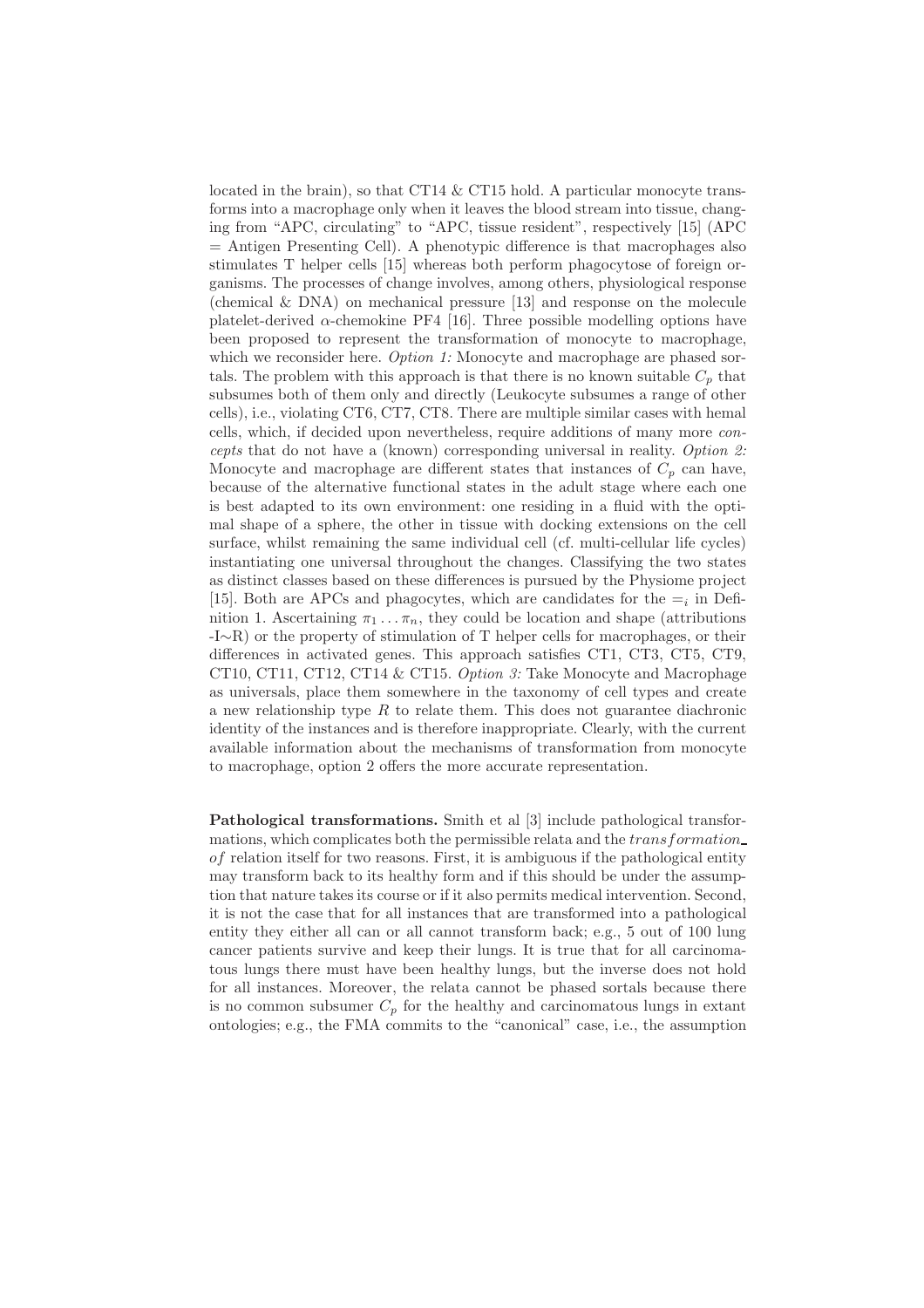is that Lung refers to healthy lungs already. Given these considerations, they lead to the combination of constraints where CT9-CT12 hold together with either CT14 & CT15 for healthy & pathological entities of *non-curable* diseases or CT14′ & CT15′ for *curable* diseases.

# 5 Discussion and conclusions

Regarding the transformation of relation, the basic questions to answer for representing the universals in the subject domain in a domain ontology are: what transforms, how does it transform, and why does it transform? We focussed on the first two questions. Definition 1 in conjunction with constraints CT1-CT15′ facilitate the analysis of transforming entities as well as the transformations themselves. For requirements on the participating endurants, the constraints for phased sortals to be subsumed by a type may be too restrictive for representing transforming biological universals most accurately for the main reasons that often either no such  $C_p$  is known to exist in reality that readily fits this requirement or it does exist but the criterion that supplies identity is difficult to establish; put differently, states and quasi-types seem to be more adequate for the participating continuants. Nevertheless, phased sortals remain useful kinds for representing stages in organism's life cycle as well as transformations of progenitor cells to differentiated cells.

The property status S helps in understanding and representing more precisely *how* the instances transform, thanks to the constraints it imposes both on status change during transformation and the universals' position in the taxonomy. For the biomedical domain, this is particularly useful for transformations involving pathological entities. More generally, several combinations and exclusions of constraints can be given:

- i. Phased sortals, unidirectional transformation: CT1-CT8, CT13, CT14, CT15;
- ii. States (including quasi-types), unidirectional transformation: CT1-CT9, CT11-CT15;
- iii. States (including quasi-types), transformation back is possible: CT1-CT13, CT14′ , CT15′ ;
- iv. Pathological transformations, terminal disease: see constraints point ii, permit status change from  $-S$  directly into  $\neg S$ ;
- v. Pathological transformations, reversal possible: see constraints point iii, permit status change from -S directly into ¬S.

One can make a further distinction for point v and define two sub-types of the transformation relation, which is to distinguish between self-healing transformations and those that require medical intervention, i.e., distinguishing between *natural* transformations and *human-mediated* transformations.

To actually use the different constraints and options for representing the transformation of relation, it will be helpful to make the distinctions explicit also in the ontology development software by bringing representation choices of the properties to the foreground, which could be added to OntoClean.

Concluding, to represent changing entities more precisely, we took into ac-